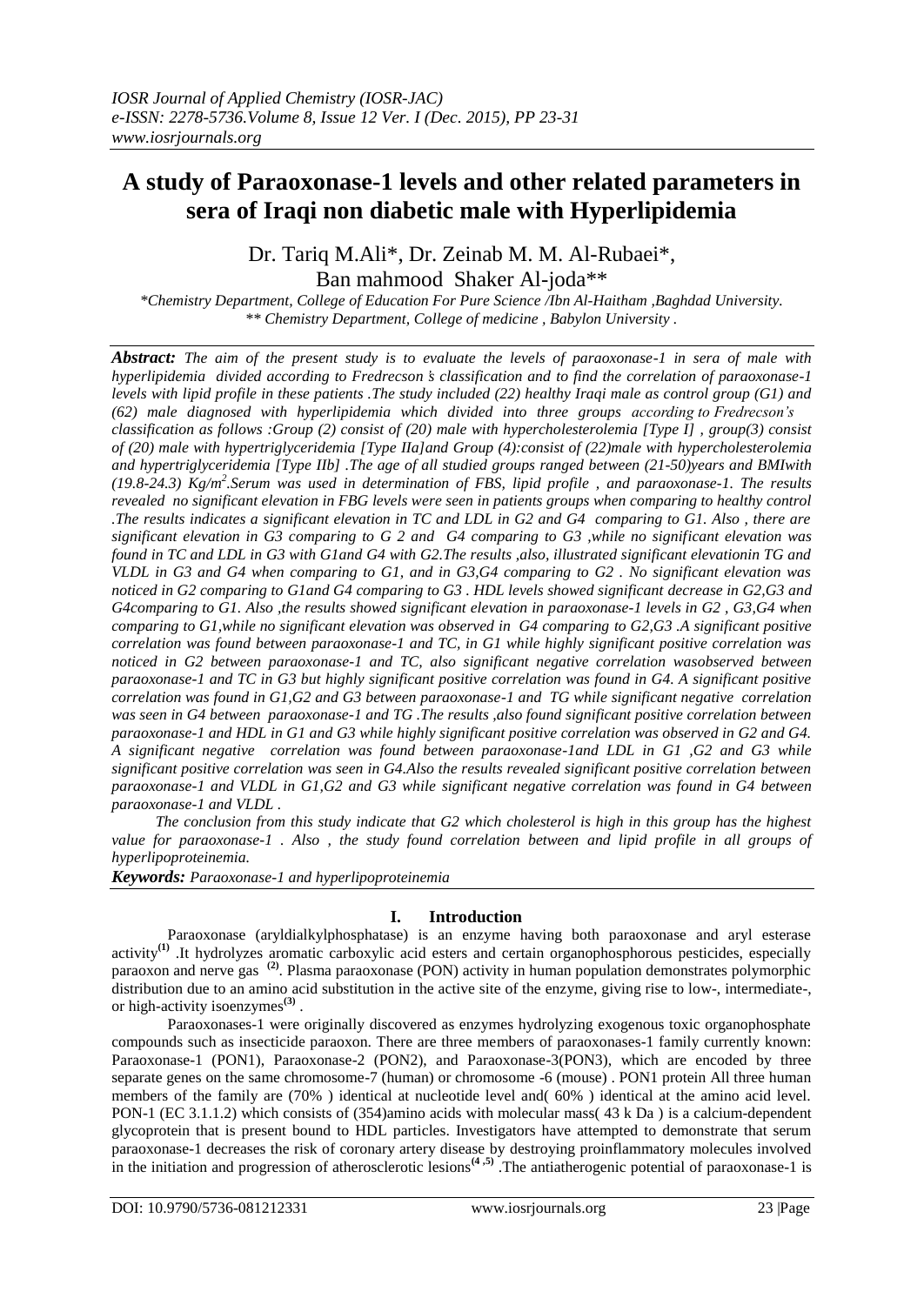derived from its capacity to hydrolyze oxidized lipids and phospholipids, thus preventing them from accumulating in LDL particles . Mutations in the human PON1 gene have been associated with aging and diseases of the cardiovascular, nervous, endocrine and gastrointestinal systems <sup>(6-8)</sup>. A possible mechanism for these phenotypes may be related to HDL-dependent and independent antioxidant properties of PON1 **(9,10)** and its effects on levels of hydroperoxides and platelet activating factor, which may also affect oxidative stress in tissues **(11, 12)** . PON1 can also hydrolyze acyl -homoserine lactones used by quorum –sensing bacteria to regulate multiple virulence factors during colonization of new environments **(13)** .

The present study aimed to determined the levels of paraoxonase-1 in male with hyperlipidemia in all patients groupsand compare it with healthy control subject with aged ranged (21-50) years and BMI with (19.8- 24.3)  $\text{Kg/m}^2$ . Also,to find the correlation between paraoxonase-1 and lipid profile in all the patients groups .

#### **II. Material & Methods**

This study included eighty four male with aged ranged (21-50) years and BMI ranged between (19.8- 24.3) Kg/m<sup>2</sup>. Subjects were divided into three groups : group(1) consist of (22) male as healthy control .Patient divided into (3) groups according to Fredrecsons classification : according to Fredrecsons classification :

Group (2):consist of (20) non diabetic male with hypercholesterolemia[Type I].

Group(3):consist of (20) non diabetic male with hypertriglyceridemia [Type IIa].

Group(4): consist of (22)non diabetic male with hypercholesterolemia and hypertriglyceridemia [Type IIb].

The patients attended the Ibn –Al Naphes hospital in Baghdad and Al-Hilla General Teaching Hospital in Babylon for the period from January 2014 to August 2014.Ten milliliters of blood were collected after an overnight fasting from all subjects by venipuncture . A liquate of (0.5 ml) of whole blood was used in determination of HbA1C . The other part was left in 37C˚for (15min) to clot then centrifuged at(3000 rpm) for (25min).The serum which obtained was freezed until analysis of lipid profile and paraoxonase-1 .

Glucose was determined after enzymatic oxidation in the presence of glucose oxidase (GOD) **(14)** .Total serum cholesterol determined by utilizing a kit based on the enzymatic hydrolysis **(15)** .The absorbance was recorded for the quinonimine (red complex) at 500 nm .

The determination of TG based on the enzymatic hydrolysis . The intensity of the color formed is proportional to the triglycerides concentration in the sample .

The Chylomicrons and lipoproteins of VLDL, and LDL contained in the serum sample were precipitates by the addition by the addition of (4%) phosphotungstic acid solution, which contain (10%) magnesium chloride (PH 6.2) .The supernatant obtained after centrifugation contains the HDL, from which the cholesterol can be determined by complementary kit used in determination of total serum cholesterol as described in reference **(16)** .

LDL-cholesterol and VLDLwere estimated indirectly by using Friedewald formula<sup>(17)</sup>: LDL-c =Total Cholesterol - (HDL-c + VLDL-c)

VLDL-c(mg/dl) = $TG/5$ 

PON-1 levels were determined by using ELISA technique . Antibody specific for PON-1 has been precoated onto a micro plate . Standards and samples are pipetted into the wells and any PON-1 present is bound by the immobilized antibody . After removing any unbound substances, a biotin–conjugated antibody specific for PON-1 is added to the wells . After washing , avidin conjugated Horseradish peroxidase (HRP) is added to the wells . Following a wash to remove any unbound avidin–enzyme reagent, a substrate solution is added to the wells and colors develops in proportion to the amountof PON-1 bound in the initial step . The color development is stopped and the intensity of the color is measured **(18)** .

All parameters were expressed as(mean±SD).T-test was used for comparison among the four studied groups .The P-vales < 0.05 and < 0.001 were considered statistically significant and high significant, respectively.

#### **Analytical parameters :**

## **III. The Results :**

The mean  $\pm$  SD and T-test of descriptive parameters for male in all studied groups are presented in table  $(1)$ .

| $Table(1):$ Descriptive parameters for all studied groups |  |  |
|-----------------------------------------------------------|--|--|
|-----------------------------------------------------------|--|--|

| Groups<br><b>Parameters</b> | G1<br>$n=22$ | G2<br>$n=20$ | G3<br>$n=20$ | G4<br>$n=22$ | T-test<br>G1 <sub>vs</sub><br>G2 | T-test<br>G1vs<br>G3 | T-test<br>G1vs<br>G4 | T-test<br>G2vs<br>G3 | T-test<br>G2vs<br>G4 | T-test<br>G3vs<br>G4 |
|-----------------------------|--------------|--------------|--------------|--------------|----------------------------------|----------------------|----------------------|----------------------|----------------------|----------------------|
| <b>FBS</b>                  | $88.18 \pm$  | 93.25 $\pm$  | $90.7 \pm$   | $91.27 \pm$  | NS                               | NS                   | <b>NS</b>            | <b>NS</b>            | <b>NS</b>            | <b>NS</b>            |
| (mg/dl)                     | 10.5         | 7.34         | 8.36         | 10.5         |                                  |                      |                      |                      |                      |                      |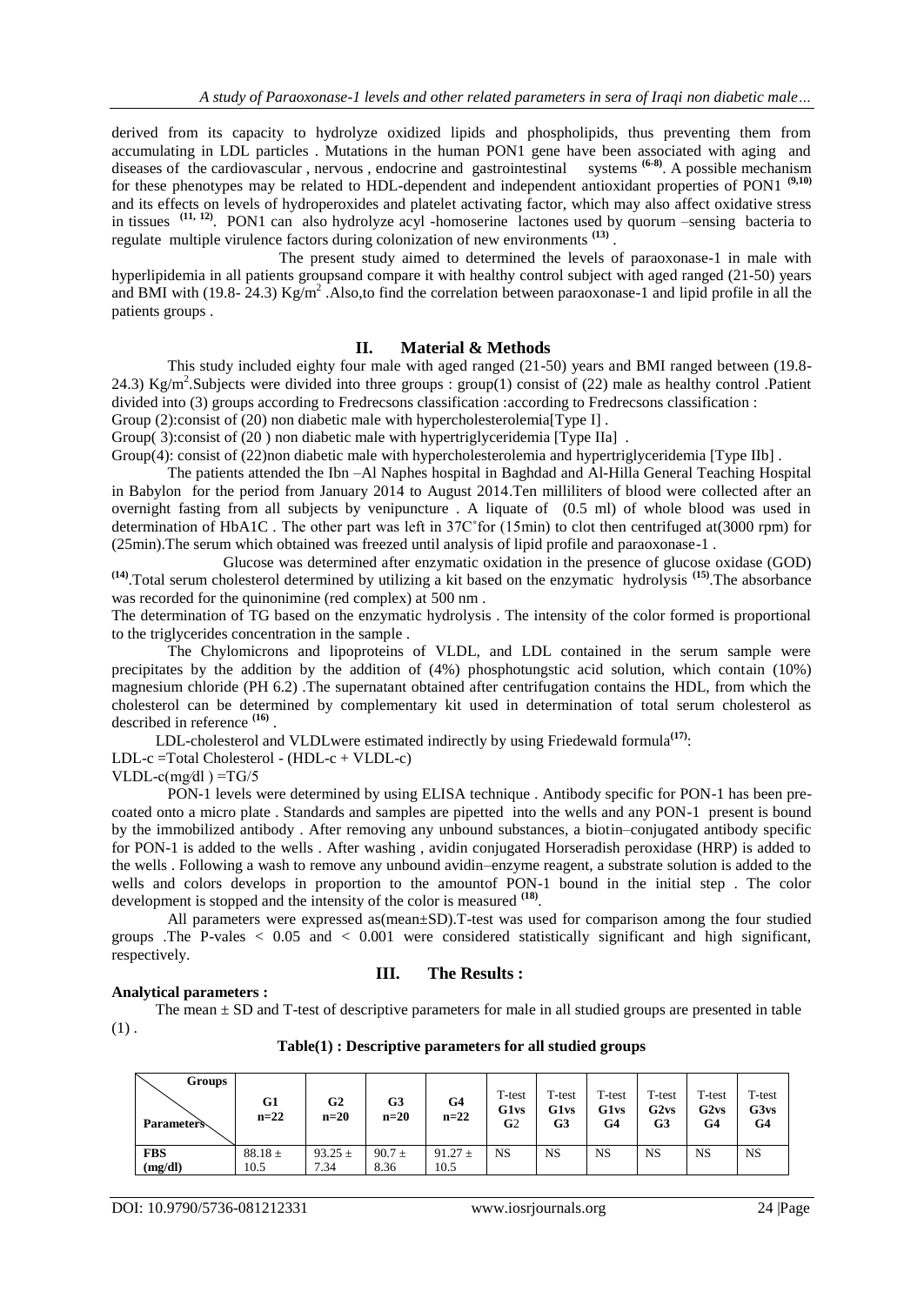| A study of Paraoxonase-1 levels and other related parameters in sera of Iraqi non diabetic male |  |  |
|-------------------------------------------------------------------------------------------------|--|--|
|                                                                                                 |  |  |
|                                                                                                 |  |  |
|                                                                                                 |  |  |

| <b>TC</b>    | $135.36\pm$ | $223 +$     | $175 +$     | $231 \pm$     | <b>NS</b> | <b>NS</b> | <b>NS</b>    | <b>NS</b> | <b>NS</b>    | <b>NS</b> |
|--------------|-------------|-------------|-------------|---------------|-----------|-----------|--------------|-----------|--------------|-----------|
| (mg/dl)      | 29.88       | 10.53       | 25.73       | 26.75         |           |           |              |           |              |           |
| <b>TG</b>    | $109 \pm$   | $130 \pm$   | $240 \pm$   | $302 \pm$     | <b>NS</b> | S         | S            | S         | <sub>S</sub> | <b>NS</b> |
| (mg/dl)      | 17.8        | 14.7        | 41.7        | 87.2          |           |           |              |           |              |           |
| <b>HDL</b>   | $51.59 \pm$ | $43.7 \pm$  | $33.5 \pm$  | $40.45 \pm$   | S         | S         | S            | <b>NS</b> | <b>NS</b>    | <b>NS</b> |
| (mg/dl)      | 8.8         | 10.5        | 5.32        | 8.36          |           |           |              |           |              |           |
| <b>LDL</b>   | $92.2 \pm$  | $157.1 \pm$ | 94.32 $\pm$ | $130.0 \pm 1$ | S         | <b>NS</b> | S            | S         | <b>NS</b>    | S         |
| (mg/dl)      | 25.4        | 20          | 31.7        | 20.2          |           |           |              |           |              |           |
| <b>VLDL</b>  | $21.8 \pm$  | $26.01 \pm$ | $48.1 \pm$  | $60.5 \pm$    | <b>NS</b> | S         | S            | S         | <sub>S</sub> | <b>NS</b> |
| (mg/dl)      | 7.13        | 5.84        | 10.71       | 14.9          |           |           |              |           |              |           |
| Paraoxonase1 | 118.4       | 247.2       | 159.5       | 209.9         | S         | S         | <sub>S</sub> | NS        | <b>NS</b>    | <b>NS</b> |
| (ng/dl)      | $\pm 27.7$  | $\pm 12.4$  | $\pm 12.9$  | $\pm 51.6$    |           |           |              |           |              |           |

**\*(S) significant differences , (NS) no significant differences .**

The results revealed no significant elevation in FBG levels was found in patients groups when comparing to healthy control . The results indicate significant elevation in TC and LDL in G2 and G4 comparing to G1. Also , there are significant elevation in G3comparing to G2 and G4 comparing to G3,while no significant elevation was found in TC and LDL in G3 with G1and G4 with G2 .The results , also, illustrated significant elevation in TG and VLDL in G3 and G4 when comparing to G1, and in G3,G4 comparing to G2 . No significant elevation was noticed in G2 comparing to G1and G4 comparing to G3. HDL levels showed significant decrease in G2,G4comparing to G1, but HDL levels showed significant decrease inG3comparing to G1.No significant increase was seen in G3 and G4 comparing to G2 and in G4 comparing to G3.

The investigation revealed that level of circulating HDL cholesterol as a disease risk marker, genetic mechanisms that influence HDL level and disease incidence, or the impact of an intervention to increase HDL on clinical outcome, it remains uncertain whether HDL cholesterol directly impacts atherosclerosis and the risk of cardiovascular events. From a mechanistic perspective , HDL classically functions in reverse cholesterol transport , removing cholesterol from peripheral tissues and cells such as macrophages, and delivering it to the liver and steroid genic organs by binding of the major HDL Apo lipoprotein , Apo lipoprotein ( Apo) A-I, to the high-affinity HDL receptor scavenger receptor, class B, type I **(19,20)** .The antiatherogenic function of HDL particles that is most commonly appreciated relates to its ability to promote the efflux of cholesterol from cells, a capacity that is generally attributed to apo $A^{-1}$ <sup>(21)</sup>.

Oxidized low-density lipoprotein(ox-LDL) has a wide range of biological properties including up regulation of inflammatory genes, increased expression of adhesion molecules on endothelial cells , monocyte chemotaxis and destabilization of plaques **(22)** .Ox-LDL is also associated with LDL aggregation in vivo and coronary artery cell toxicity in vitro **(23)** as shown in figure (1) . High-density lipoprotein plays an important role as an antioxidant by both inhibiting phospholipid oxidation within and reducing the activity of minimally modified LDL **(24)** .

The results also showed significant elevation in paraoxonase-1 levels in G2,G3,G4 when comparing to G1,while no significant elevation was observed in G4 with G2,G3 and in G3 when comparing to G2 . Paraoxonase-1 is an esterase and lactonase that is found in the circulation bound to high-density lipoproteins (HDL) . The original function of PON1 was that of a lactonase ; lipophylic lactones constituting its primary substrates . PON1 is thought to degrade oxidized phospholipids in lipoproteins and play an important role in the organism's antioxidant system **(25-27)** . It has crucial roles in protecting LDL against oxidation and detoxification of highly toxic substances (100,101) .Paraoxonase-1 shows its effect by suppressing the receipt of the oxidized lowdensity lipoprotein with macrophages, preventing the oxidation of the lipid peroxides , providing the increase of flow of the cholesterol out of the cell, and by preventing foam cell formation  $(30-32)$ . Both in vitro and in vivo, the effect of VLDL , or of pure triglycerides , on high–density lipoprotein HDL-associated paraoxonase-1catalytic activities <sup>(33)</sup>. Recent studies demonstrated that PON-1 may have a protective role against atherosclerosis by virtue of its action on hydrolyzing lipid peroxides and preventing accumulation of phospholipids in oxidized low-density lipoprotein (LDL) **(34)** .

Other study explained that there are three major players regulate atherosclerosis development ;paraoxonase-1(PON1),antioxidants , and HDL**(35,36)** . PON1 protects against macrophage-mediated LDL oxidation , and increases HDL binding to macrophages which stimulates HDL ability to promote cholesterol efflux . These two major anti-atherogenic properties of HDL (and of PON1) require macrophage binding sites for HDL–associated PON1 . PON1 in addition to HDL–associated PON1 , specifically binds to macrophage PON1 binding sites may thus be a target for future cardio protection therapy . Studying the interaction among PON1 ,antioxidant ,and macrophages can thus assist in achieving appropriate treatment and prevention of atherosclerosis **(37, 38)** .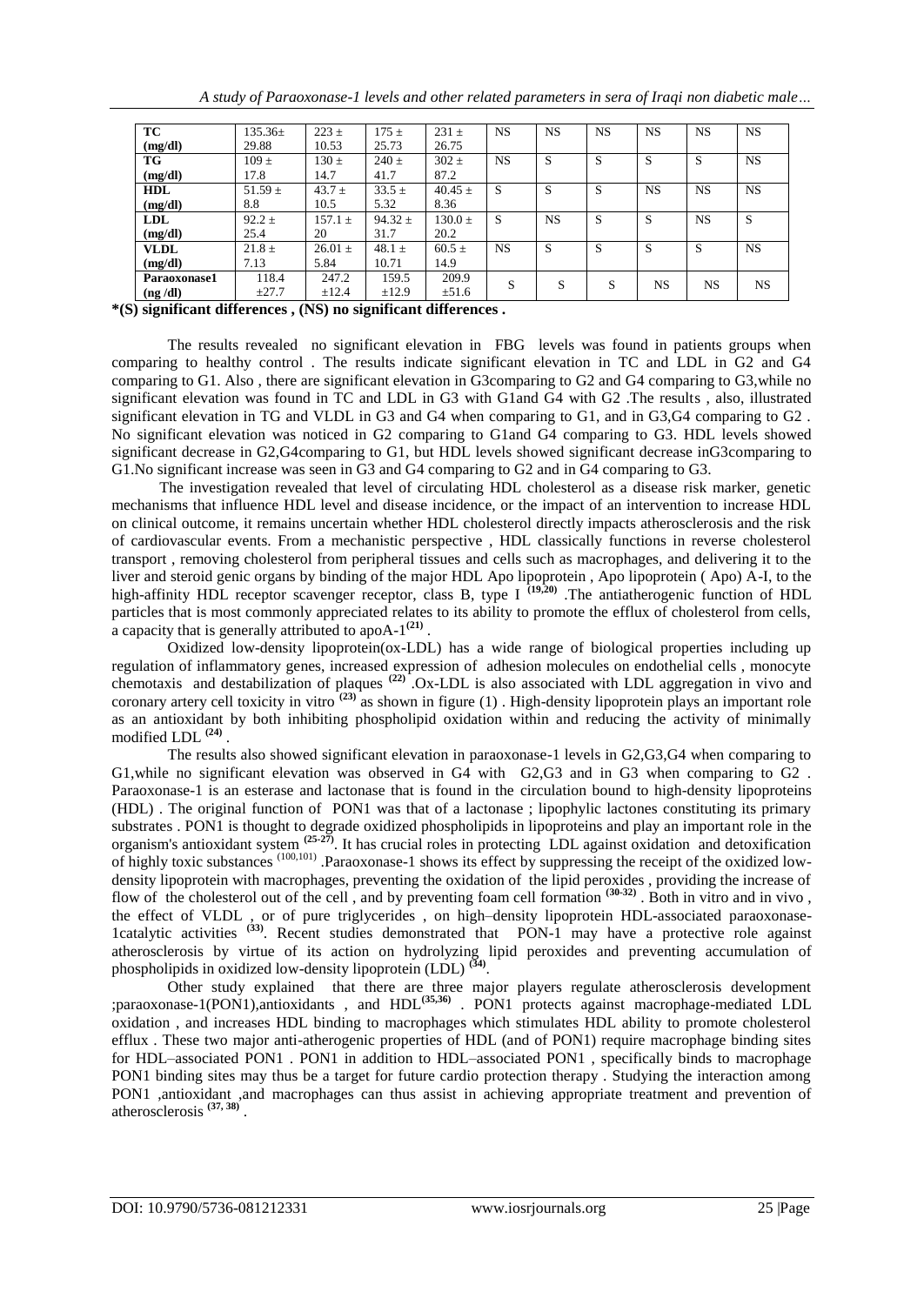### **IV. Relationship between paraoxonase-1 and lipid profile :**

Table (2)illustrated correlation coefficient and P-value for paraoxonase-1 and lipid profile for all studied groups .

|                |  |  |  |  | Table (2) : Correlation coefficient and T-test between paraoxonase-1 levels and other parameters for all |  |  |  |
|----------------|--|--|--|--|----------------------------------------------------------------------------------------------------------|--|--|--|
| studied groups |  |  |  |  |                                                                                                          |  |  |  |
|                |  |  |  |  |                                                                                                          |  |  |  |

| groups                          | G1       |                | G <sub>2</sub> |                | G <sub>3</sub> |               | G4       |               |
|---------------------------------|----------|----------------|----------------|----------------|----------------|---------------|----------|---------------|
| <b>Parameters</b>               | r        | <b>T</b> -test | r              | <b>T</b> -test | r              | <b>T-test</b> | r        | <b>T-test</b> |
| Paraoxonase-1 vs<br>TC.         | 0.018    | S              | 0.389          | HS             | $-0.0712$      | S             | 0.030    | HS            |
| Paraoxonase-1 vs<br>TG          | 0.132    | S              | 0.302          | S              | 0.435          | S             | $-0.069$ | S             |
| Paraoxonase-1 vs<br><b>HDL</b>  | $-0.282$ | S              | $-0.032$       | HS             | $-0.442$       | S             | 0.256    | HS            |
| Paraoxonase-1 vs<br>LDL         | $-0.029$ | S              | $-0.235$       | S              | $-0.328$       | S             | 0.0182   | S             |
| Paraoxonase-1 vs<br><b>VLDL</b> | 0.132    | S              | 0.302          | S              | 0.435          | S             | $-0.069$ | S             |

**\*(S) Significant differences , (HS) highly significant differences .**

A significant positive correlation was found between paraoxonase-1 and TC in  $GI(r_1 = 0.0182)$  as shown in figure (1 A),while highly significant positive correlation was noticed in G2 between paraoxonase-1 and TC ( $r_2$  = 0.389) as shown in figure (1 B), also significant negative correlation was observed between paraoxonase-1 and TC in G3( $r_3 = -0.071$ ) as shown in figure (1 C), but highly significant positive correlation was found in G4 between paraoxonase-1 and TC  $(r_4 = 0.0309)$  as shown in figure (1 D).



**Figure (1 ) Correlation between paraoxonase-1 and TC in G1(A) , G2(B) , G3(C) , G4(D)**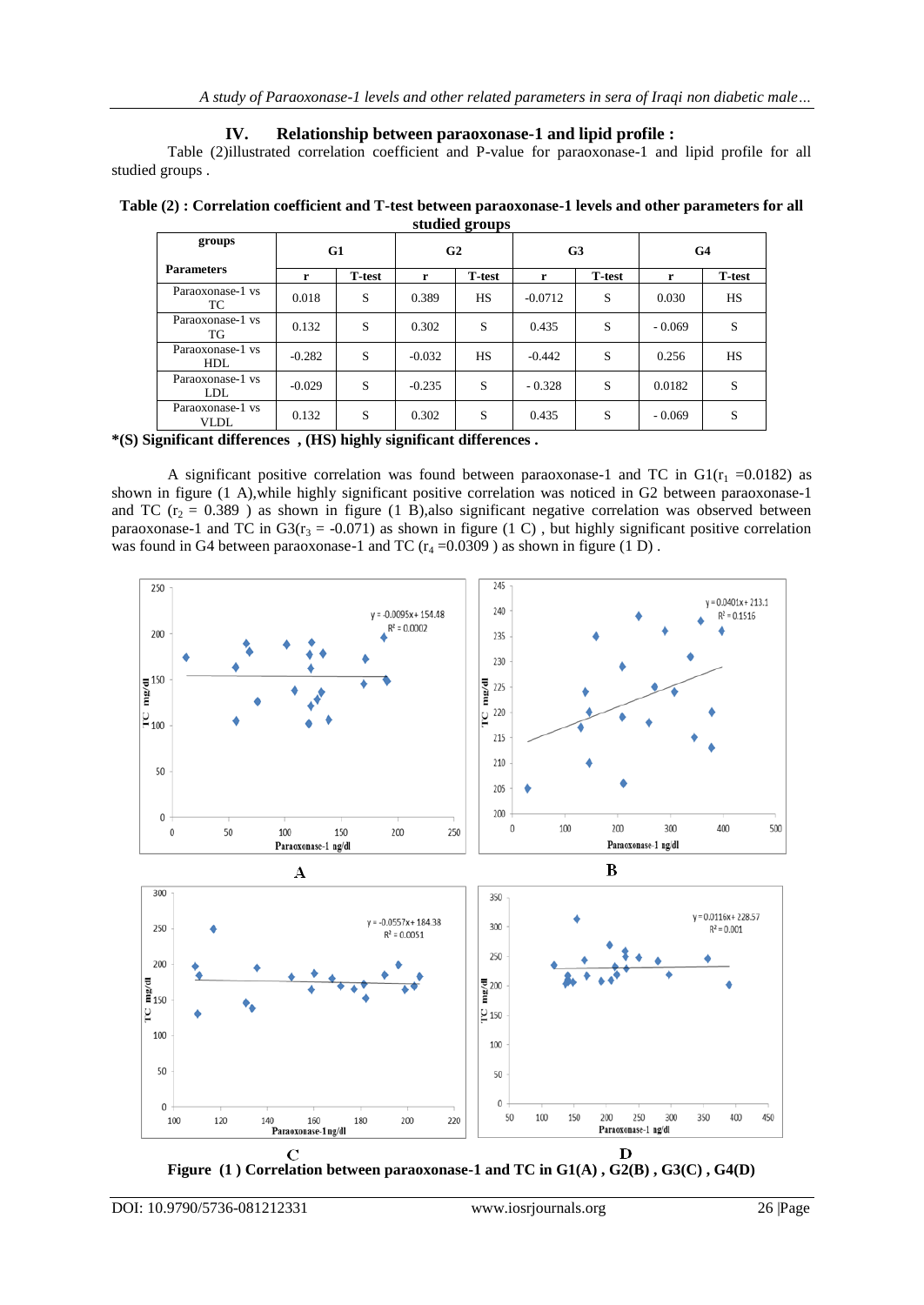A significant positive correlation was found in G1,G2 and G3 between paraoxonase-1 and TG  $(r<sub>1</sub>)$ =0.1322,  $r_2$  = 0.302 and  $r_3$  =0.435) respectively, as shown figures (2 A,B and C), while significant negative correlation was seen in G4 between paraoxonase-1 and TG ( $r_4 = -0.0695$ ) as shown in figure (2 D).



**Figure (2) Correlation between paraoxonase-1 and TG in G1(A) , G2(B) , G3(C) , G4(D)**

The results ,also, showed significant positive correlation between paraoxonase-1 and HDL in G1and G3 ( $r_1$ = 0.0263,  $r_3$  =0.1667) respectively, as shown in figures (3A,C), while highly significant positive correlation was observed between paraoxonase-1 and HDL in G2 and G4 ( $r_2$  = 0.363,  $r_4$  = 0.345) respectively ,as shown in figures (3 B,D) .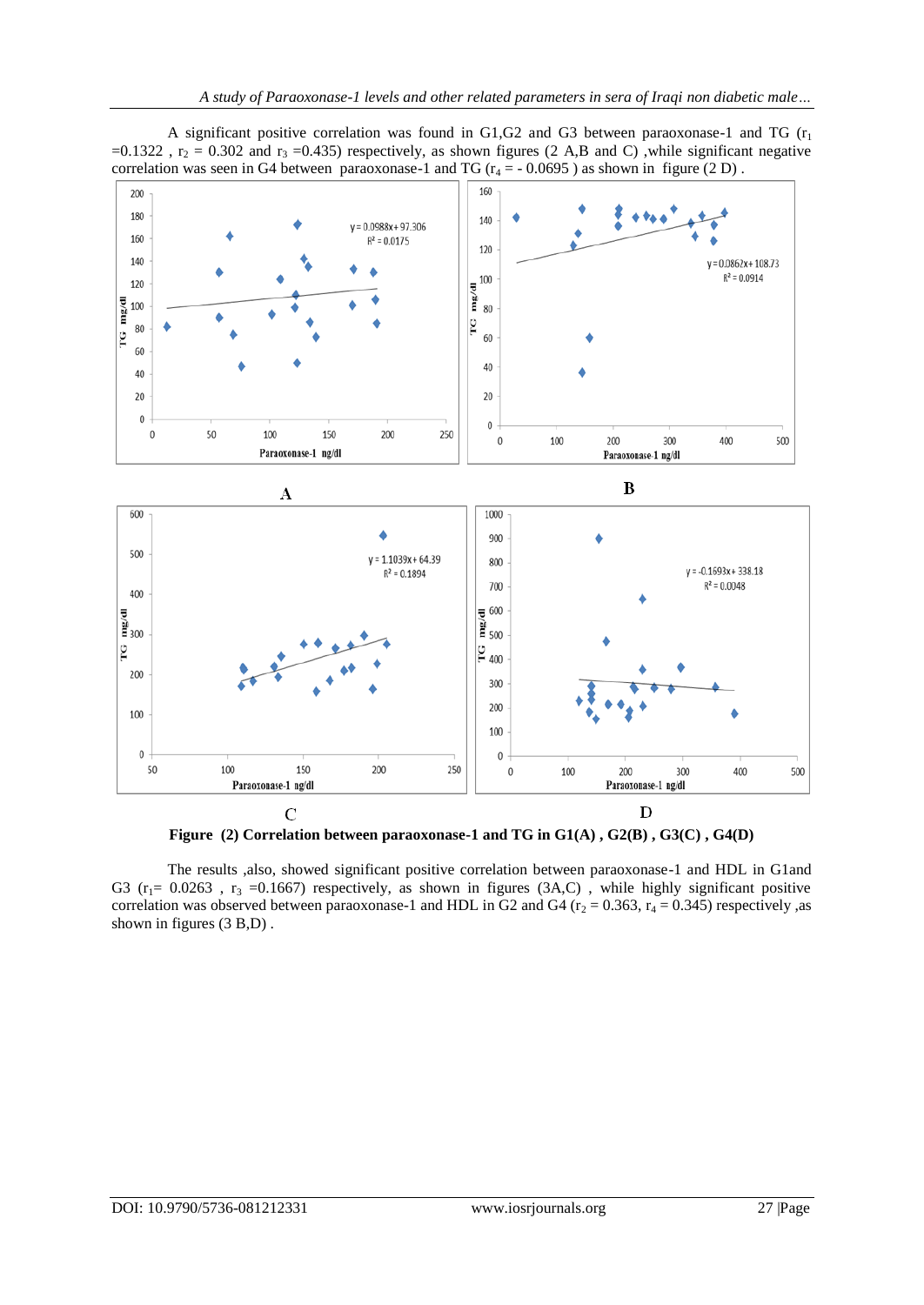

Figure (3) Correlation between paraoxonase-1 and HDL in G1(A), G2(B), G3(C), **G4(D)**

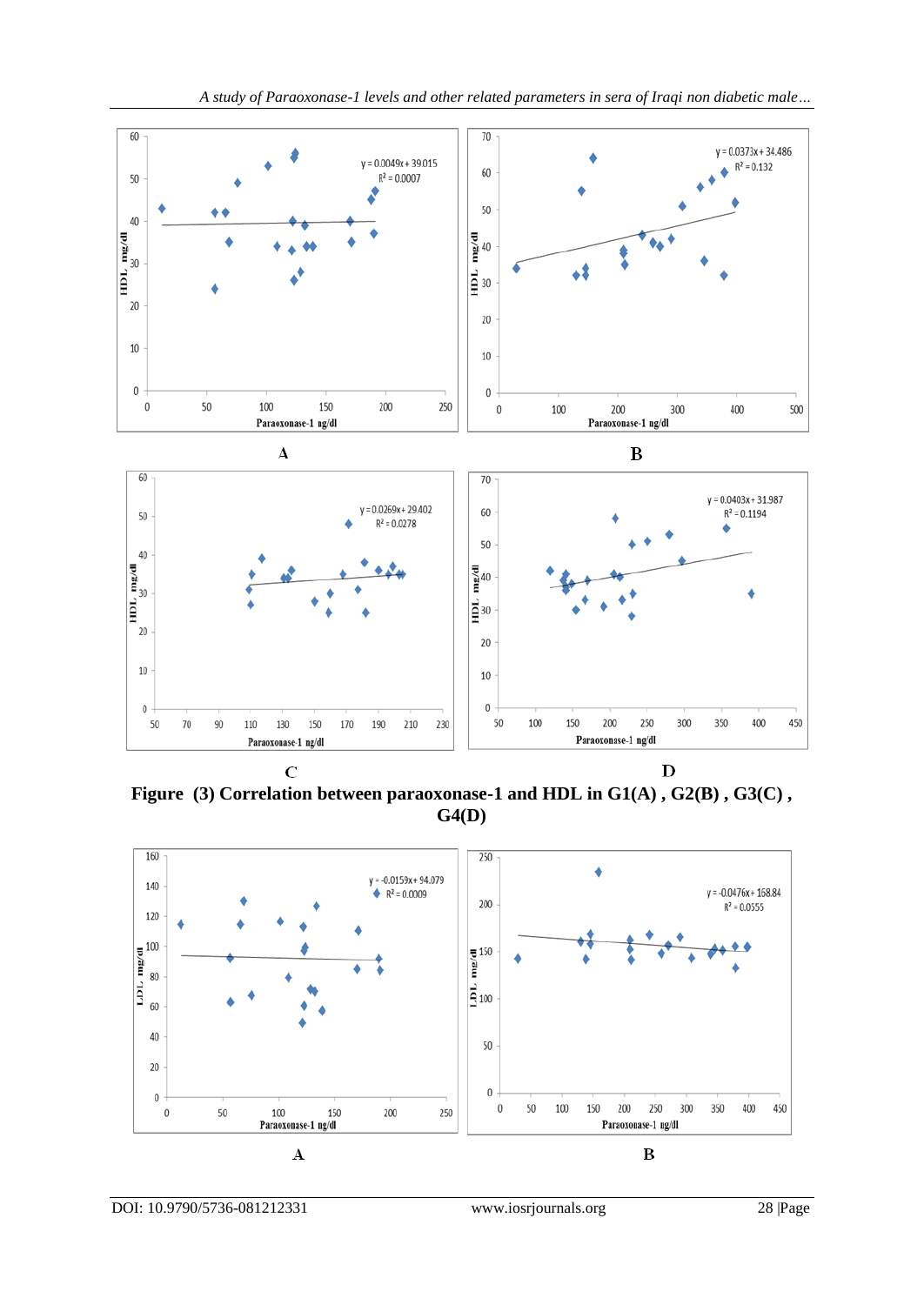

**Figure (4) Correlation between paraoxonase-1 and LDL in G1(A) , G2(B) , G3(C) , G4(D)**

A significant negative correlation was found between paraoxonase-1 and LDL G1,G2 and G3( $r_1 = -$ 0.0297,  $r_2$  = - 0.235 and  $r_3$  = - 0.328) respectively, as shown in figures (4 A,B and C), while significant positive correlation was seen in G4 betweenparaoxonase-1 and LDL  $(r_4 = 0.0182)$ , as shown in figure (4 D).



**Figure (5) Correlation between paraoxonase-1 and VLDL in G1(A) , G2(B) , G3(C) , G4(D)**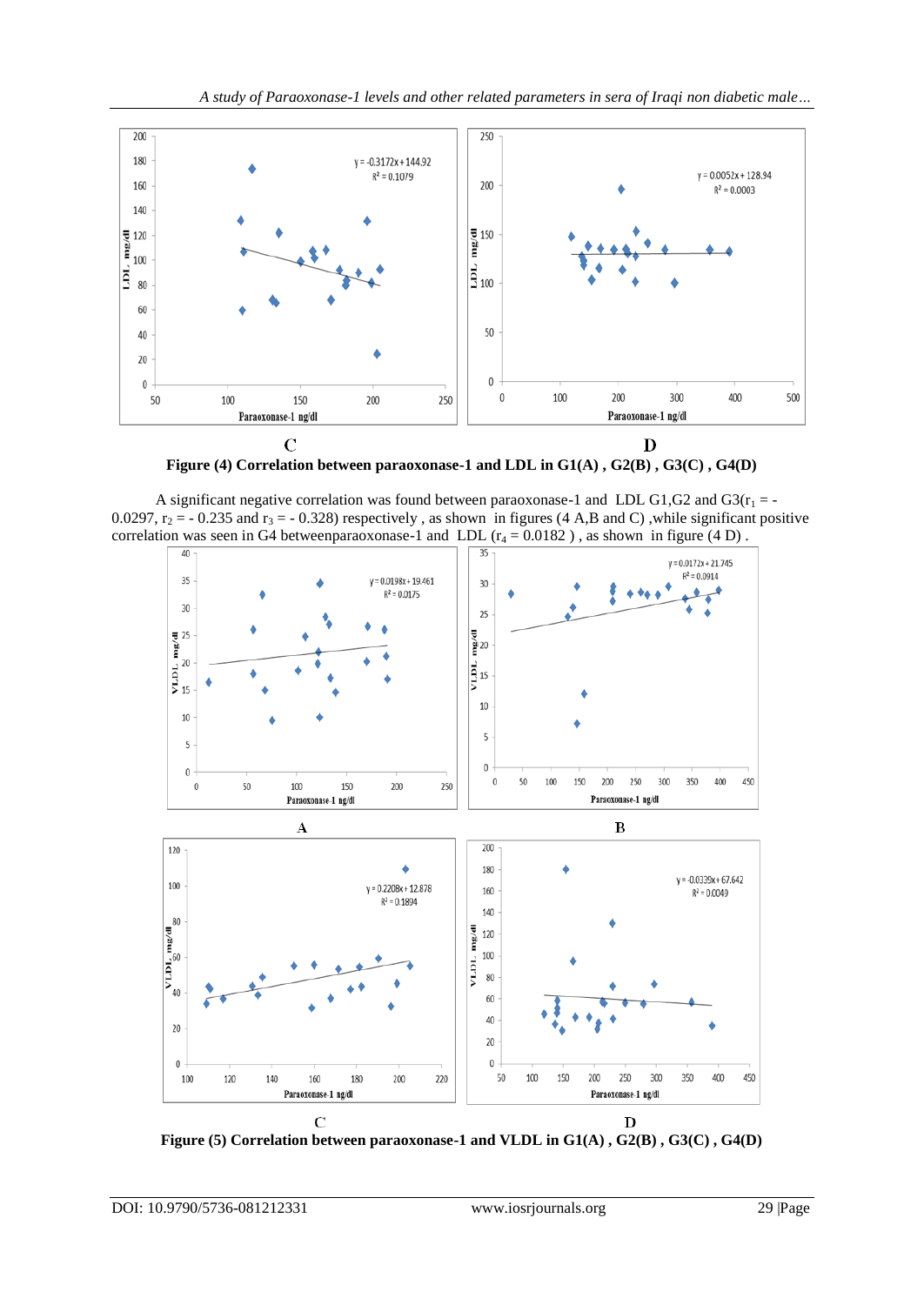Alsothe results revealed significant positive correlation between paraoxonase-1 and VLDL in G1, G2 and G3 ( $r_1$ = 0.132,  $r_2$ =0.302 and  $r_3$  = 0.435) respectively ,as shown in figures (5 A,B and C) while significant negative correlation was found in G4 between paraoxonase-1 and VLDL ( $r_4$  = -0.0696), as shown in figures (5  $D$ ).

The conclusion from this study indicate that G2 which cholesterol is high in this group has the highest value for paraoxonase-1 . Also , the study found correlation between and lipid profile in all groups of hyperlipoproteinemia .As far as to our knowledge this is the first study determined the levels of paraoxonase-1 in young male with normal BMI and find its relation with lipid profile in patients with hyperlipoproteinemia which divided according to Fredrecsons classification .

#### **Reference**

- [1]. Bayrak T, Bayrak A, Demirpençe E, Kilinç K. Purification and kinetic properties of rabbit liver paraoxonase 1. J Chromatogr B AnalytTechnol Biomed Life Sci 2010;878:1791-5.
- [2]. Lixandru D, Mohora M, Coman A, Stoian I, van Gils C, AertsP,et al. Diet and paraoxonase 1 enzymatic activity in diabetic foot patients from Romania and Belgium: Favorable association of high flavonoid dietary intake with arylesterase activity. Ann NutrMetab. 2010;56:294-301.
- [3]. Macan M, Vrkic N, Vrdoljak AL, Radic B, Bradamante V. Effects of high sucrose diet, gemfibrozil, and their combination on plasma paraoxonase-1 activity and lipid levels in rats. ActaBiochim Pol 2010;57: 321-6 .
- [4]. Sunil, K. ; Lalit , K. ; Siva , K. ; Sruti , J. ; Krishna , S. ; 2013. Implications of serum paraoxonase-1 activity in obesity , diabetes melluts , and dyslipidemia . Indian journal of Endocrinology and metabolism , 17(3) :402-412 .
- [5]. Dmitry, L.; Halleh, M.; Mahdi ,G. 2012 . Antioxidant and Anti-Inflammatory Role of Paraoxonase 1: Implication in Arteriosclerosis Diseases , North American Journal of Medical Sciences , 4(11) : 523-532 .
- [6]. Loued, S. ; Isabelle, M. ; Berrougui, H. ; and Khalil, A. 2012. The anti-inflammatory effect of paraoxonase 1 against oxidized lipids depends on its association with high density lipoproteins," Life Sciences, 90: 82–88 .
- [7]. Haj Mouhamed, D.;Ezzaher, A.; Mechri, A.;Neffati, F.; Omezzine, A.; Bouslama ,A. et al. 2012 . Effect of cigarette smoking on paraoxonase 1 activity according to PON1 L55M and PON1 Q192R gene polymorphisms. Environ Health Prev Med 17: 316–321.
- [8]. Chen, C.; Chen, C.; Tu, J.; Wu, Y. ; Leu, S.; 2013 . Associations between genetic polymorphisms of paraoxonase genes and coronary artery disease in a Taiwanese population. ClinBiochem 46: 1664 -1667 .
- [9]. Anabel ,G.; Judit,M.; Anna, R.; Iris ,T.; Isabel, F. et al ; 2013 . Paraoxonase-1 Inhibits Oxidized Low-Density Lipoprotein-Induced Metabolic Alterations and Apoptosis in Endothelial Cells: A NondirectedMetabolomic Study . Hindawi Publishing Corporation Mediators of Inflammation , 9 pages .
- [10]. Abdelghani, B.; Hicham ,B.; Noreddine, G.; Boubker ,N. et al. 2015 . Association between Paraoxonase 1 (PON1) Polymorphisms and the Risk of Acute Coronary Syndrome in a North African Population . PLOS ONE, 10: 1-19 .
- [11]. Gianna, F.;Tiziana, B.;Letizia, S.; Nicola,M.; Cinzia , C. et al 2012 . Lipid Peroxidation and Paraoxonase-1 Activity in Celiac Disease. Hindawi Publishing Corporation Journal of Lipids ,7 page .
- [12]. Mohammad, H.;Dor Mohammad , K.; Nooshin ,S. ;Abdolkarim, M. et al; 2011 . Serum paraoxonase and arylesterase activities in metabolic syndrome in Zahedan, southeast Iran . European Journal of Endocrinology, 164: 219–222 .
- [13]. Estin ,ML.; Stoltz, DA.; Zabner, J. 2010 . Paraoxonase 1, Quorum Sensing, and P. aeruginosa Infection: ANovel Model. AdvExp Med Biol 660:183–193.
- [14]. El Erian , A. ; Anis , M. ;Ibrahim ,H. 2015 . Oxidative stress markers as early predictors of neuropathy in type 2 dibetic Patients-Natureand science , 13(1) : 120-126 .
- [15]. Prem, K.; Patel, J.; Rajshekar, I.; Cholenahally, N.; 2015. Familial hypercholesterolemia- case report . International Journal of Recent Trends in Science And Technology, 14(3): 487- 488 .
- [16]. Cecilia, M. ; Andrea ,N. ; Beatrice , B. ; Satoshi, I. et al. 2011. Anti-inflammatory and Antioxidant Properties of HDLs Are Impaired in Type 2 Diabetes . diabetes.diabetesjournals.org, 60:2617-2623.
- [17]. Elias ,S. ; Dimitrios, L. ; Helen, L. ; Sofoklis, K. ; 2014 . Oxidised Low Density Lipoprotein (LDL) Modification with Statin
- Therapy is Associated with Reduction in Carotid Stenosis . Carotid Artery Disease From Bench to Bedside and Beyond , 125- 148 [18]. Alfred, F. ; Dennis, E. ; Youtchou, M. ; Folarin , O. ; 2013. Serum C- reactive protein level in type 2 diabetes mellitus patients attending diabetic clinic in Benin City, Nigeria . Journal of Diabetes Mellitus , 3(4):168-171 .
- [19]. Chieko , M.; Philip, W; (2012) . Novel Biological Function of High –Density Lipoprotein Cholesterol . American Journal circulation Research , (111) : 1079-1090 .
- [20]. Tabet ,F. ;Lambert ,G. ; Cuesta, LF.; Hou ; L.; et al ; 2011 . Lipid-free apolipoprotein A-I and discoidal reconstituted high-density lipoprotein differentially inhibit glucose-induced oxidative stress in human macrophages. ArteriosclerThrombVascBiol ; (31):1192– 1200.
- [21]. Jose ,J. ; Fernando, T. ; Asta ,T.; (2014) . Serum paraoxonase-1 (PON1) measurement :an update .Veterinary Research ,10(74):1746-6148 .
- [22]. Boden ,G.; Merali, S. (2011) . Measurement of increase in endoplasmic reticulum stress-related proteins and genes in tissue of obese , insulin-resistant individuals . Methods Enzymol 489 : 67-82 .
- [23]. Daniel ,S. ; Joseph ,L. ; 2010 . History of Discovery oxidized Low-Density lipoprotein and Atherosclerosis ArteriosclerThrombvasc Biol. , 30: 2311-2316 .
- [24]. Morihiro ,M. ;Ritsu ,T. ;Kotaro ,K. ; Takatsugu ,S. et al ; 2013 . Impact of dyslipidemic component of metabolic syndrome, adiponectinlevels,and anti-diabetes medication on malondialdehyde -modified low-density lipoprotein levels in statin-treated diabetes patients with coronary artery disease . Diabetology& metabolic syndrome Journal , 5:77 .
- [25]. Doneva-Basheva, K. ; Anastasov, A. ; Postadzhyan ,A. ; Kamenova, Z. ; Vlaykova ,T. ; 2013. Serum paraoxonase and arylesterase activity of PON1 in acute coronary syndrome. Trakia J Sci , 1: 39-49.
- [26]. Ying, H. ; Zhiping ,W. ; Meliana, R. ; Shengqiang, G. ; Bruce, S. et al ; 2015 . Myeloperoxidase, paraoxonase-1, and HDL form a functional ternary complex.The Journal of Clinical Investigation , 9:3815-3828 .
- [27]. Katarzyna , K. ; Ewelina, S. ; Halina, M. ; 2015. The Role of Paraoxonase in Cardiovascular Diseases . Annals of Clinical & Laboratory Science, 45(2): 431-438 .
- [28]. Doneva-Basheva, K. ; Anastasov, A. ; Postadzhyan, А. ; Kamenova1, A. ; Vlaykova T. ; 2013. Serum paraoxonase and aryl esterase activity of PON1 in acute coronary syndrome . Trakia Journal of Sciences,1:39-49.